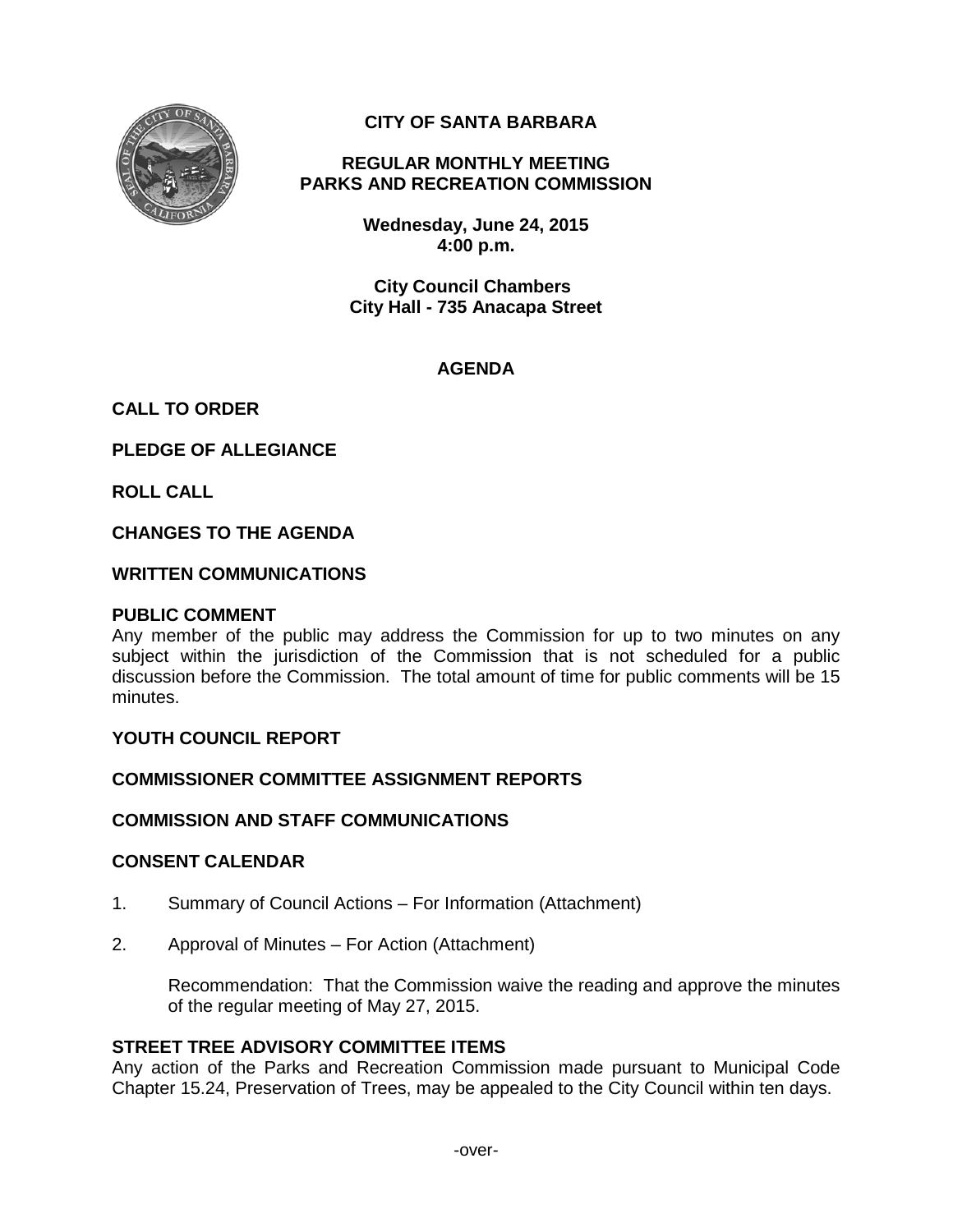3. Street Tree Advisory Committee Recommendations – For Action (Attachment)

### Recommendation: That the Commission:

- A. Conditionally approve the following Street Tree removal request:
- 1. 113 Las Ondas *Melaleuca quinquenervia*, Cajeput Tree Michael Bell
- B. Approve the following Setback Tree removal request:
	- 1. 425 Loma Alta Dr. (2) Juniperus chinensis 'Torulosa', Twister Juniper Salvi and Karen Dellabarca
- C. Conditionally approve the following Setback Tree removal request: 1. 1585 Overlook Ln. – *Pinus radiata,* Monterey Pine – Jan Ferrell

### **NEW BUSINESS**

4. Parks and Recreation Director Recruitment – For Discussion

Recommendation: That the Commission receive a verbal report from the City Administrator regarding the Parks and Recreation Director Recruitment.

# **ADMINISTRATIVE AND STAFF REPORTS**

5. Defensible Space and Vegetative Fuels Program – For Information (Attachment)

Recommendation: That the Commission receive a presentation on the annual Defensible Space and Vegetative Fuels program in the City of Santa Barbara Open Space parks.

6. Junior Golf Programs at the Santa Barbara Golf Club – For Action (Attachment)

Recommendation: That the Commission receive a report on and recognize contributions related to the Junior Golf programs at the Santa Barbara Golf Club.

7. Cabrillo Pavilion and Bathhouse Renovation Status Report – For Information (Attachment)

Recommendation: That the Commission receive a status report on the Cabrillo Pavilion and Bathhouse Renovation Project.

8. Parks and Recreation Recommended Fiscal Year 2016-2017 Budget Update – For Information

Recommendation: That the Commission receive an update on the Parks and Recreation Recommended Fiscal Year 2016-2017 Budget.

9. Update on Upcoming Summer Concerts in the Park – For Information (Attachment)

Recommendation: That the Commission receive a written report about upcoming summer special events.